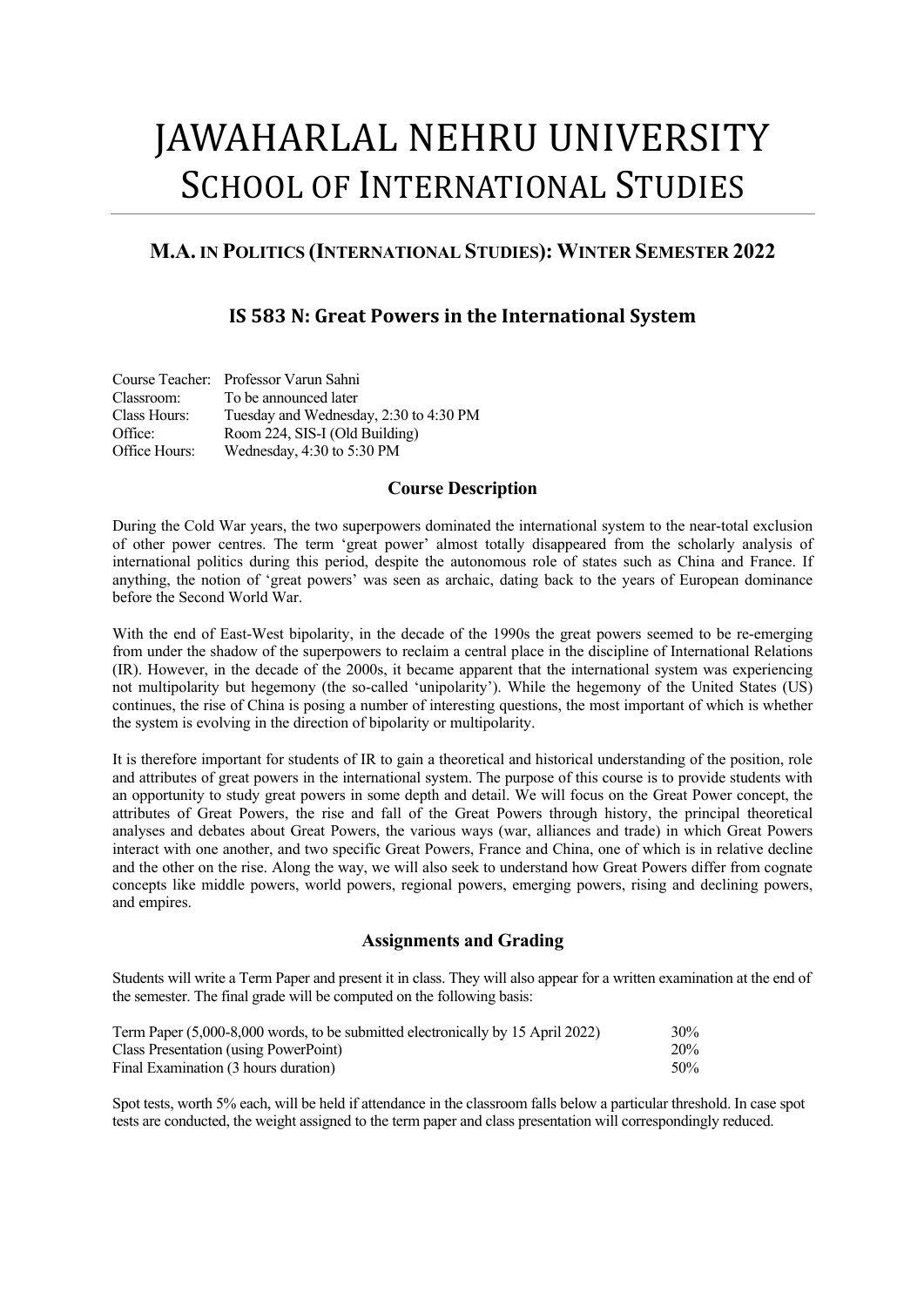## **Course Outline, Class Schedule and Reading List**

All books on this reading list are available in the JNU Central Library; books marked with an asterisk (\*) can be found in the Textbook section of the JNU Central Library. All journal articles are available in electronic repositories such as JSTOR. Students are expected to read regularly and extensively.

*Week One*

## **Introduction to the Course**

## *Concepts: Cognates and Attributes*

## **I A 1. Defining Great Powers as a conceptual category**

\* Jack S. Levy, *War in the Modern Great Power System* (Kentucky: University Press of Kentucky, 1983).

## **I A 2. How Great Powers differ from superpowers/middle powers/regional powers/world powers**

\* Carsten Holbraad, *Middle Powers in International Politics* (London: Macmillan, 1984).

\* Carsten Holbraad (ed.), *Superpowers and World Order* (Canberra: Australian National University Press, 1971).

R. Little and R.D. McKinlay, *Global Patterns and World Order* (London: Frances Pinter, 1979).

\* Hans J. Morgenthau, 'From Great Powers to Superpowers', in Brian Porter (ed.), *International Politics*  1919-1969 (London: Oxford University Press, 1972).

\* Steven Spiegel, *Dominance and Diversity: The International Hierarchy* (Boston: Little, Brown & Co., 1972).

\* Robert W. Tucker, *The Inequality of Nations* (London: Martin Robertson, 1977).

Jeffrey E. Garten, The Big Ten: The Big Emerging Markets and How They Will Change Our Lives (New York: Basic Books, 1997).

Robert Chase, Emily Hill and Paul Kennedy (eds.), *The Pivotal States: A New Framework for U.S. Policy in the Developing World* (New York: W.W. Norton, 1998).

## *Week Two*

## **I B 1. Defining Great Powers by their attributes: military capability**

Jeremy Black, *War and the World: Military Power and the Fate of Continents, 1450-2000* (New Haven: Yale University Press, 1998).

\* William H. McNeill, *The Pursuit of Power: Technology, Armed Forces and Society Since 1000 AD* (Oxford: Basil Blackwell, 1983).

Scott D. Sagan and Kenneth N. Waltz, *The Spread of Nuclear Weapons: A Debate* (New York: W.W. Norton, 1995).

Steve Chan, 'The Impact of Defense Spending on Economic Performance: A Survey of Evidence and Problems', *Orbis* 29 (2), Summer 1985: 403-434.

\* Rodney W. Jones and Steven A. Hildreth, *Modern Weapons and Third World Powers* (Boulder: Westview, 1984).

Rodney W. Jones and Steven A. Hildreth (eds.), *Emerging Powers: Defence and Security in the Third World*  (New York: Praeger, 1986).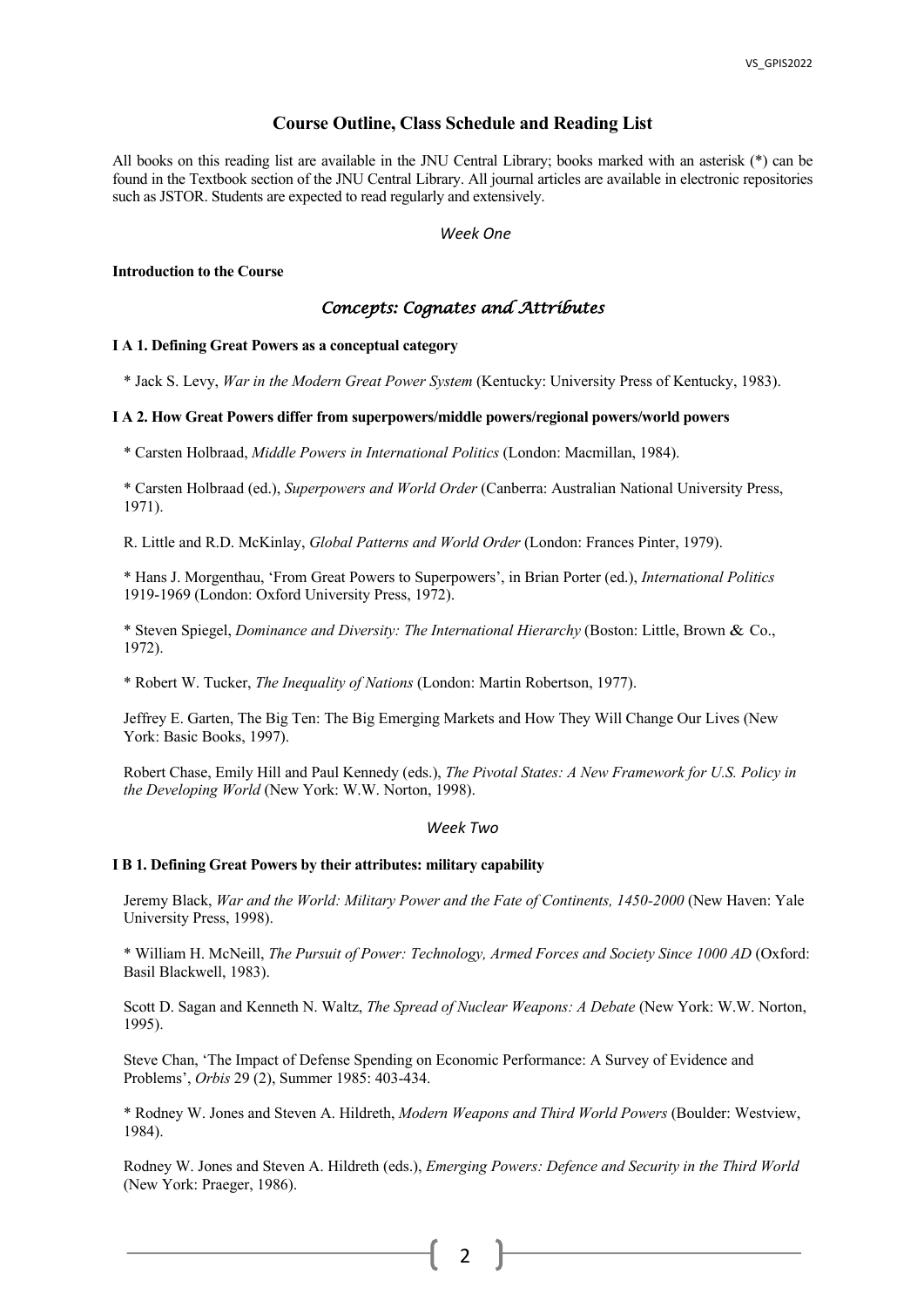## **I B 2. Defining Great Powers by their attributes: economic competitiveness**

George Modelski and William R. Thompson, *Leading Sectors and World Powers: The Coevolution of Global Politics and Economics* (Columbia, SC: University of South Carolina Press, 1996).

Robert Gilpin, *The Political Economy of International Relations* (Princeton: Princeton University Press, 1987).

\* Robert Gilpin, *US Power and the Multinational Corporation: The Political Economy of Direct Foreign Investment* (New York: Basic Books, 1975).

\* R.F. Holland and A.N. Porter (eds.), *Money, Finance and Empire, 1790-1960* (London: Frank Cass, 1985).

\* Raymond Vernon, *Two Hungry Giants: The United States and Japan in the Quest for Oil and Ores*  (Cambridge: Harvard University Press, 1983).

#### **I B 3. Defining Great Powers by their attributes: social cohesion**

Richard Rosecrance and Arthur A. Stein (eds.), *The Domestic Bases of Grand Strategy* (Ithaca: Cornell University Press, 1993).

Jack Snyder, *Myths of Empire: Domestic Politics and International Competition* (Ithaca: Cornell University Press, 1991).

## *Week Three*

## **I B 4. Defining Great Powers by their attributes: cultural attractiveness**

Joseph S. Nye Jr., Soft *Power: The Means to Success in World Politics* (New York: Public Affairs, 2004).

## **I B 5. Defining Great Powers by their attributes: geographical reach**

Colin S. Gray and Geoffrey Sloan (eds.), *Geopolitics: Geography and Strategy* (Portland, OR: Frank Cass, 1999).

#### *Week Four*

#### **I B 6. Defining Great Powers by their attributes: policy coherence**

Edward N. Luttwak, *The Grand Strategy of the Soviet Union* (London: Weidenfeld and Nicolson, 1983).

Christopher Layne, *The Peace of Illusions: American Grand Strategy from 1940 to the Present* (Ithaca: Cornell University Press, 2006).

George K. Tanham, *Indian Strategic Thought: An Interpretive Essay* (Santa Monica, CA: RAND, 1992).

## *Histories: Rise and Fall*

#### **II A. Great Powers in World History**

Robert A. Pastor (ed.), *A Century's Journey: How the Great Powers Shape the World* (New York: Basic Books, 1999).

Edward Friedman (ed.), *Ascent and Decline in the World-System* (Beverly Hills: Sage Publications, 1982).

Mancur Olson, *The Rise and Decline of Nations: Economic Growth, Stagflation and Social Rigidities* (New Haven: Yale University Press, 1982).

David S. Landes, *The Wealth and Poverty of Nations* (New York: W.W. Norton, 1998).

3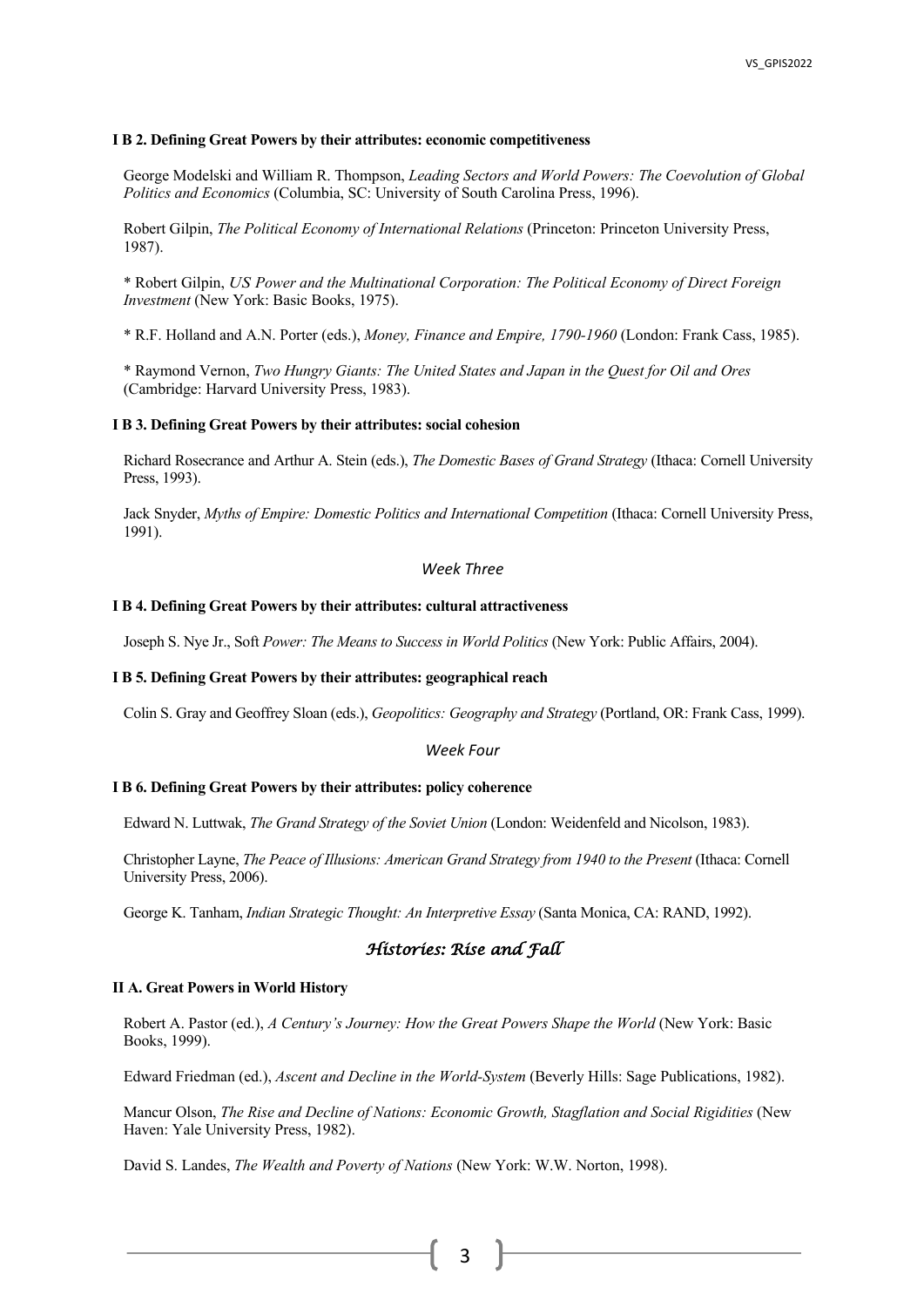#### **II B. Rise and Fall of the Great Powers**

\* Paul Kennedy, *Rise and Fall of the Great Powers: Economic Change and Military Conflict from 1500 to 2000* (London: Unwin Hyman, 1988).

Richard Haas, 'The Use (and Mainly Misuse) of History', *Orbis* 32 (3), Summer 1988: 76-96.

Samuel P. Huntington, 'The U.S.: Decline or Renewal?' *Foreign Affairs* 67 (2), Winter 1988: 76-96.

## *Week Five*

## **II C 1. The Early European Maritime Powers: Spain, Portugal, Holland**

\* C.R. Boxer, *The Dutch Seaborne Empire 1600-1800* (London: Hutchinson, 1972).

\* C.R. Boxer, *The Portuguese Seaborne Empire* 1415-1825 (London: Hutchinson, 1969).

\* Charles Gibson, *Spain in America* (New York: Harper Colophon, 1966).

\* K.M. Panikkar, *Asia and Western Dominance: A Study of the Vasco Da Gama Epoch of Asian History*  (London: George Allen & Unwin, 1967).

## **II C 2. Classical European Balance of Power: Britain, France, Russia, Austria, Prussia**

\* Edward Vose Gulick, *Europe's Classical Balance of Power: A Case History of the Theory and Practice of one of the Great Concepts of European Statecraft* (New York: W.W. Norton, 1967).

D. McKay and H.M. Scott, *The Rise of the Great Powers* 1648-1815 (London: 1983).

\* Alan Sked (ed.), *Europe's Balance of Power* 1815-1848 (London: Macmillan, 1979).

\* A.J.P. Taylor, *Struggle for Mastery of Europe,* 1848-1918 (Oxford: Clarendon, 1963).

Paul W. Schroeder, 'The nineteenth century system: balance of power or political equilibrium?' *Review of International Studies* 15, 1989: 135-153.

Henry Kissinger, *A World Restored: Metternich, Castlereagh and the Problems of Peace, 1812-22* (Boston: Houghton Mifflin, 1957).

Paul W. Schroeder, 'Did the Vienna Settlement Rest on a Balance of Power?' *The American Historical Review* 97 (3), June 1992: 683-706.

Y.G. Kiernan, *European Empires from Conquest to Collapse, 1815-1960* (London: Fontana, 1982).

Glen St. J. Barclay, *The Empire is Marching: A Study of the Military Effort of the British Empire* (London: Weidenfeld & Nicolson, 1976).

\* D.A. Low, *Lion Rampant: Essays in the Study of British Imperialism* (London: Frank Cass, 1973).

\* Winfreid Baumgart, *Imperialism: The Idea and Reality of British and French Colonial Expansion* (Oxford: Oxford University Press, 1982).

\* Gordon A Craig, *The Politics of the Prussian Army 1640-1945* (Oxford: Oxford University Press, 1972).

L.L. Farrar, Jr., *Arrogance and Anxiety: The Ambivalence of German Power* 1849-1914 (Iowa City: University of Iowa Press, 1981).

#### **II C 3. Britain, France, Russia, Germany, Austria, USA**

C.J. Bartlett, *The Global Conflict, 1880-1970: The International Rivalry of the Great Powers* (London:

4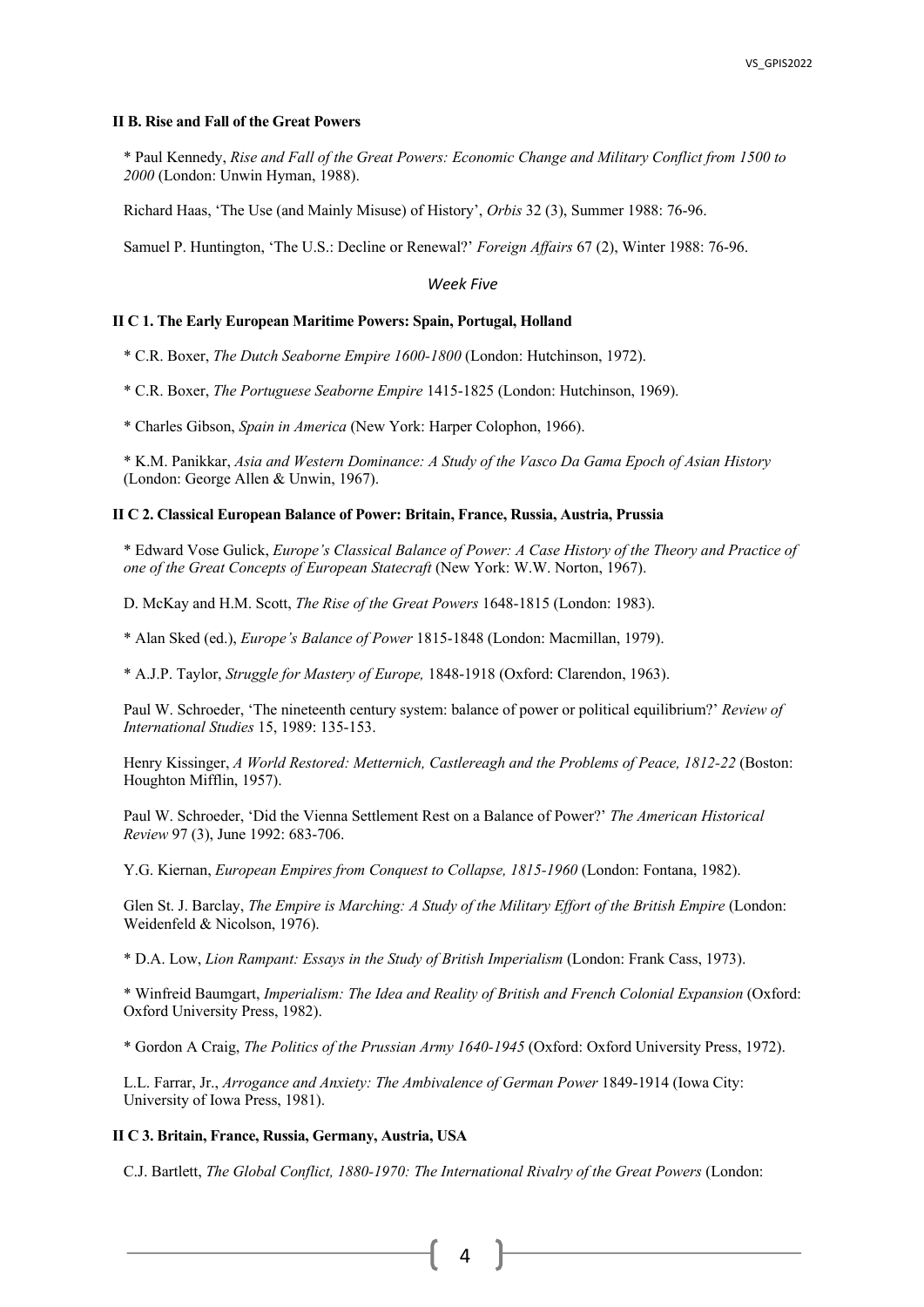Longman, 1984).

William L. Langer, *European Alliances and Alignments, 1871-1890* (New York: Knopf, 1950).

\* David Calleo, *The German Problem Reconsidered: Germany and the World Order, 1870 to the Present*  (Cambridge: Cambridge University Press, 1978).

Paul M. Kennedy, *The Rise of the Anglo-German Antagonism, 1860-1914* (London: Allen & Unwin, 1980).

\* A.J.P. Taylor, *The Course of German History: A Survey of the Development of Germany since 1815*  (London: Hamish Hamilton, 1962).

## *Week Six*

## **II C 4. Britain, France, USA, USSR, Germany, Japan**

\* Stephen E. Ambrose, *Rise to Globalism: American Foreign Policy Since* 1938 (London: Allen Lane, 1971).

\* Corelli Barnett, *The Collapse of British Power* (London: Methuen, 1972).

\* Henri Grimal, *Decolonization: The British, French, Dutch and Belgian Empires,* 1919-1963 (London: Routledge and Kegan Paul, 1978).

Martin Thomas, Bob Moore and L.J. Butler, Crises of Empire: Decolonization and Europe's Imperial States, 1918-1975 (London: Hodder Education, 2008).

R.F. Holland, *European Decolonization, 1918-1981: An Introductory Survey* (London: Macmillan, 1978).

Max Beloff, *Imperial Sunset* (New York: Knopf, 1969).

\* Edward Hallet Carr, *The Twenty Years Crisis, 1919-1939* (London: Macmillan, 1962).

Charles S. Maier, Stanley Hoffmann and Andrew Gould (eds.), *The Rise of the Nazi Regime: Historical Reassessments* (Boulder: Westview Press, 1986).

## **II C 5. Superpower bipolarity and the Cold War: USA and USSR**

\* Raymond Aron, *The Imperial Republic* (London: Weidenfeld and Nicolson, 1975).

A. W. DePorte, *Europe Between the Superpowers: The Enduring Balance* (New Haven: Yale University Press, 1979).

Paul Dibb, *The Soviet Union: The Incomplete Superpower* (Urbana: University of Illinois Press, 1985).

Paul Dukes, *The Emergence of the Super-Powers: A Short Comparative History of the USA and the USSR*  (London: Macmillan, 1970).

Michael Balfour, *The Adversaries: America, Russia and the Open World,* 1942-1962 (London: Routledge & Kegan Paul, 1981).

William Fox, *The Superpowers: The United States, Britain and the Soviet Union and Their Responsibility for Peace* (New York: Harcourt & Brace, 1954).

Harvey W. Nelson, *Power and Insecurity: Beijing, Moscow, and Washington,* 1949-1988 (Boulder: Lynne Reinner, 1989).

F.S. Northedge, *The Troubled Giant: Britain Among the Great Powers, 1916-1939* (London: Bell, 1966).

\* F.S. Northedge, *Descent from Power: British Foreign Policy, 1945-1973* (London: Allen & Unwin, 1974).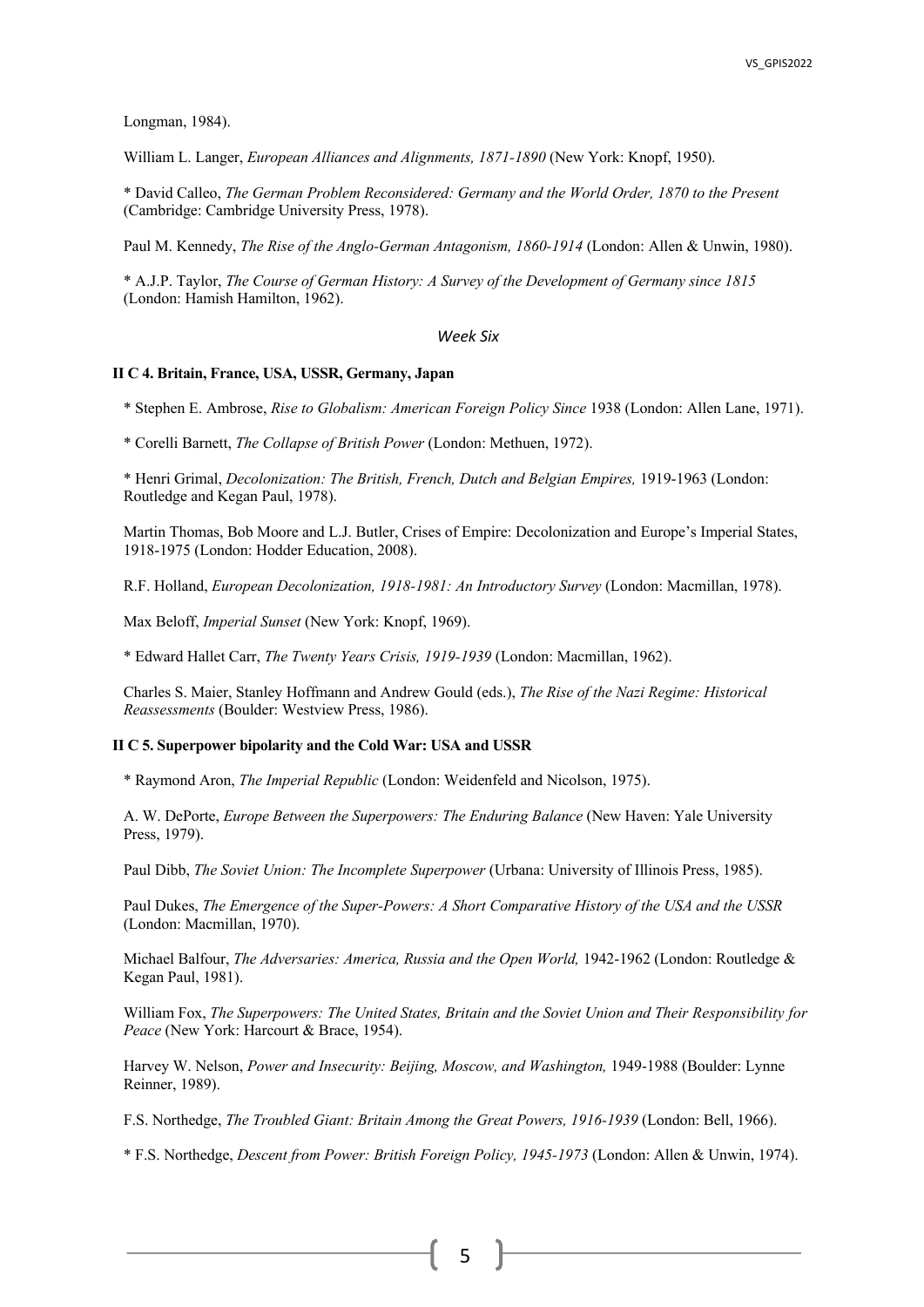\* Joseph S. Nye, Jr., (ed.), *Making of America's Soviet Policy* (New Haven: Yale University Press, 1984).

\* William T.R Fox and Annette Baker Fox, *NATO and the Range of American Choice* (New York: Columbia University Press, 1967).

\* Edy Kaufman, *The Superpowers and their Spheres of Influence: The United States and the Soviet Union in Eastern Europe and Central America* (London: Croom-Helm, 1976).

S.M. Keeny and W.K.F. Panofsky, 'MAD vs. NUTS: The Mutual Hostage Relationship of the Superpowers', *Foreign Affairs,* vol. 60,1981-1982.

\* Walter LaFeber, *America, Russia and the Cold War, 1945-1975* (New York: Wiley, 1976).

R. W. Tucker, 'Swollen State, Spent Society: Stalin's Legacy to Brezhnev's Russia', *Foreign Affairs,* vol. 60, 1981-1982.

Erich Weede, 'Extended Deterrence by Superpower Alliance', *Journal of Conflict Resolution,* vol. 27, June 1983, pp. 231-253.

## **II C 6. After the thaw: American Hegemony**

Christopher Layne, 'The Unipolar Illusion: Why New Great Powers Will Rise', *International Security* 17 (4), Spring 1993: 5-51.

Paul W. Schroeder, 'The New World Order: A Historical Perspective', *ACDIS Occasional Paper,* University of Illinois at Urbana-Champaign, May 1994.

S. Van Evera, 'Primed for Peace: Europe After the Cold War', *International Security,* Winter 1990-91.

K. Waltz, 'The Emerging Structure of International Politics', *International Security,* Fall 1993.

\* Stanley Hoffmann, *Primacy or World Order? American Foreign Policy since the Cold War* (New York: McGraw Hill, 1978).

\* Richard Rosecrance (ed.), *America as an Ordinary Country: US Foreign Policy and the Future* (Ithaca: Cornell University Press, 1976).

Stanley Hoffmann, *Gulliver's Troubles; or, The Setting of American Foreign Policy* (New York: McGraw-Hill, 1968).

Walter Russell Mead, *Mortal Splendor* (Boston: Houghton Miflin, 1987).

## **II C 7a. After Hegemony: Power Transition or System Transformation?**

**II C 7b. After Hegemony: Bipolarity or Multipolarity?**

## *Week Seven*

## *Theories: Polarity, Hegemony and Stability*

## **III A. Hegemonic Stability Theory**

Charles Kindleberger, *The World in Depression, 1929-39* (Berkeley: University of California Press, 1973), pp. 291-308.

Antonio Gramsci, *Prison Notebooks*, 2 vols. (New York: Columbia University Press, 1992, 1996).

Robert Cox, 'Gramsci, Hegemony and International Relations: An Essay in Method', *Millennium* 12, 1983: 162-175.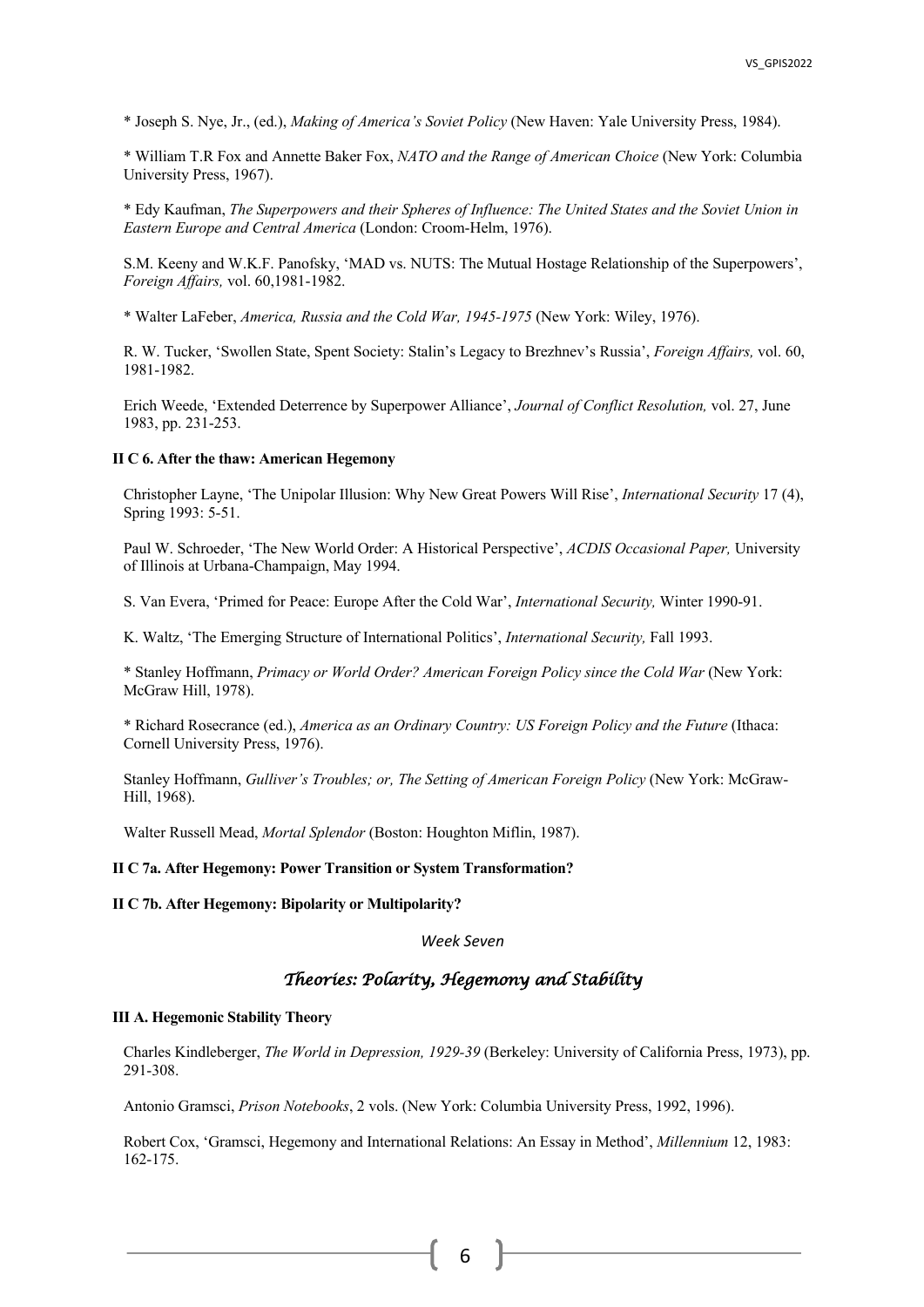Kanti Bajpai and Varun Sahni, 'Hegemony and Strategic Choice', in Chandra Chari (ed.), *War, Peace and Hegemony in a Globalized World: The changing balance of power in the twenty-first century* (London: Routledge, 2008), pp. 93-108.

\* Giovanni Arrighi, 'A Crisis of Hegemony', in Samir Amin et al., *Dynamics of Global Crisis* (London: Macmillan, 1982).

\* Robert O. Keohane, *After Hegemony: Cooperation and Discord in the World Political System* (Princeton: Princeton University Press, 1984).

\* David P. Calleo, *Beyond American Hegemony* (New York: Basic Books, 1987).

E.A. Cohen, 'When Policy Outstrips Power-American Strategy and Statecraft', *The Public Interest* 75, 1984.

Joseph S. Nye, Jr., *Bound to Lead: The Changing Nature of American Power* (New York: Basic Books, 1990).

Mark E. Rupert and David P. Rapkin, 'The Erosion of U.S. Leadership Capabilities', in Paul Johnson and William R. Thompson (eds.), *Rhythms in International Politics and Economics* (New York: Praeger, 1985).

Bruce Russett, 'The mysterious case of vanishing hegemony; or, Is Mark Twain really dead?' *International Organization* 39 (2), Spring 1982, pp. 207-231.

A. Stein, 'The Hegemon's Dilemma: Great Britain, the United States, and the International Economic Order', *International Organization* 38, Spring 1984.

Susan Strange, 'The persistent myth of lost hegemony', *International Organization* 41 (4), Autumn 1987: 551-574.

Charles Wolf, 'America's 'Decline': Illusion and Reality', *The Wall Street Journal,* 12 May 1988, p. 22.

T. Christensen and J. Snyder, 'Chain Gangs and Passed Bucks', *International Organization,* Spring 1990.

## **III B. The Polarity-Stability Debate**

Karl Deutsch and J. David Singer, 'Multipolar Power Systems and International Stability', *World Politics* 16, April 1964: 390-406.

Michael Haas, 'International Subsystems: Stability and Polarity', *American Political Science Review* 64 (1), March 1970: 98-123.

Ted Hopf, 'Polarity, the Offense-Defense Balance, and War', *American Political Science Review* 85, June 1991: 475-493.

Roger D. Masters, 'A Multi-bloc Model of the International System', *American Political Science Review* 55 (4), December 1961: 782-794.

John Mearsheimer, 'Back to the Future: Instability in Europe after the Cold War', *International Security* 15, Summer 1990: 5-56.

Randall L. Schweller, 'Tripolarity and the Second World War', *International Studies Quarterly* 37 (1): 73- 103.

## *Week Eight*

## **III C. Power Transition Theory**

Jonathan M. DiCicco and Jack S. Levy, 'The Power Transition Research Program: A Lakatosian Analysis', in Colin Elman and Miriam Fendius Elman (eds.), *Progress in International Relations Theory: Appraising the Field* (Cambridge, MA: The MIT Press, 2003), pp. 109-157.

## 7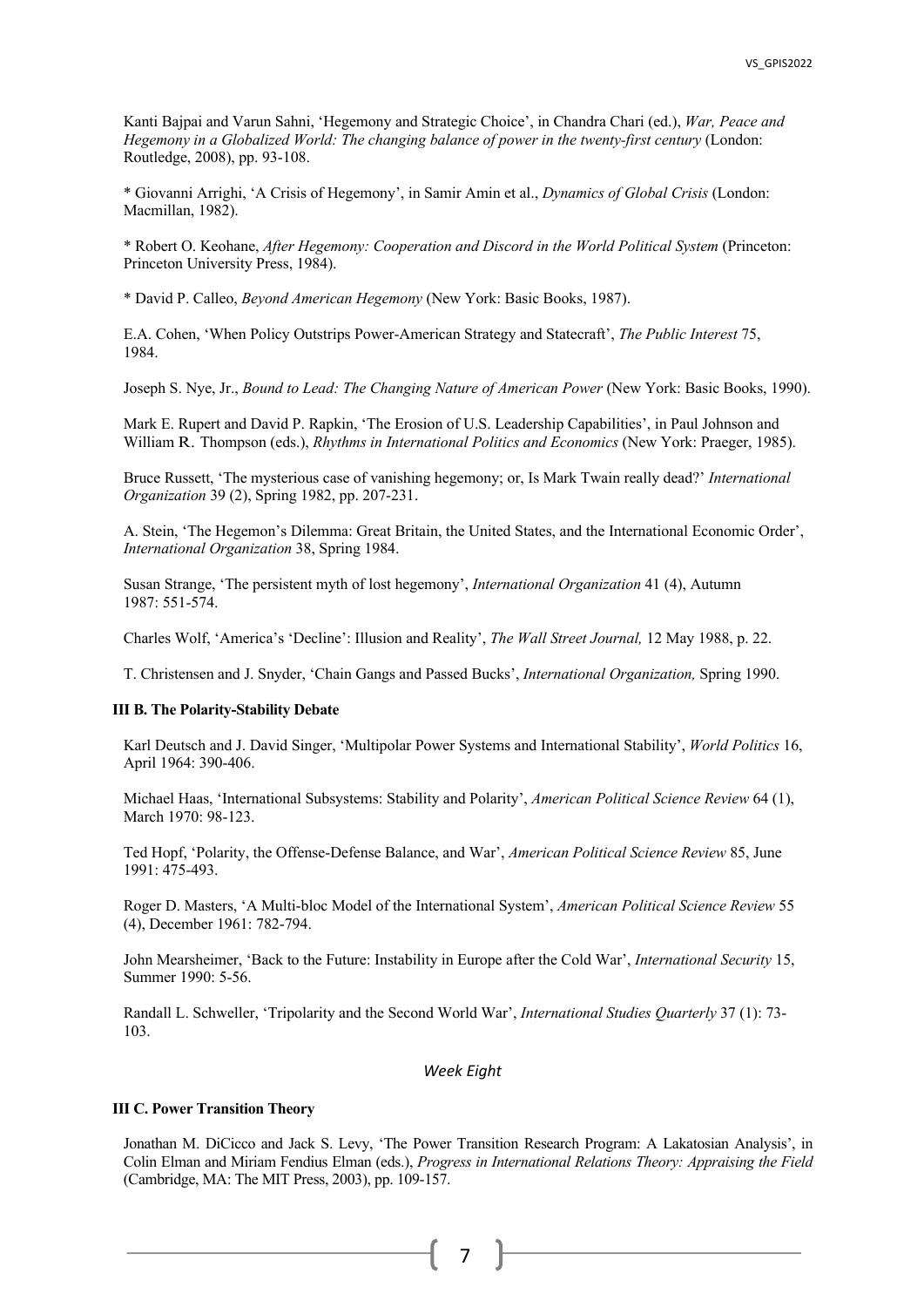## **III D. Long Cycles**

George Modelski, *Long Cycles in World Politics* (Seattle: University of Washington Press, 1987).

George Modelski (ed.), *Exploring Long Cycles* (Boulder: Lynne Rienner, 1987).

Charles F. Doran and Wes Parsons, 'War and the Cycle of Relative Power', *American Political Science Review* 74 (4), December 1980: 947-965.

Karen Rassler and William R. Thompson, 'Global Wars, Public Debts, and the Long Cycle', *World Politics* 35 (4), July 1983: 489-516.

## *Week Nine*

## *Relations: War, Alliance and Trade*

## **IV A. War between Great Powers**

\* Robert Gilpin, *War and Change in World Politics* (Cambridge: Cambridge University Press, 1981).

\* Jack S. Levy, *War in the Modern Great Power System* (Kentucky: University Press of Kentucky, 1983).

Robert Gilpin, 'The Theory of Hegemonic War', *Journal of Interdisciplinary History* 18 (4), Spring 1988: 591-613.

Kenneth N. Waltz, 'The Origins of War in Neorealist Theory', *Journal of Interdisciplinary History* 18 (4), Spring 1988: 615-628.

Charles F. Doran and Wes Parsons, 'War and the Cycle of Relative Power', *The American Political Science Review* 74 (4), Dec. 1980: 947-965.

\* J. David Singer and Associates, *Explaining War: Selected Papers from the Correlates of War Project*  (Beverly Hills: Sage, 1979).

\* J. David Singer and Melvin Small, *The Wages of War 1816-1965*: *A Statistical Handbook* (New York: John Wiley & Sons, 1972), ch. 11.

\* Bruce M. Russett (ed.), *Peace, War and Numbers* (Beverley Hills: Sage, 1972).

\* Steven L. Spiegel and Kenneth N. Waltz (eds.), *Conflict in World Politics* (Cambridge: Winthrop, 1971).

#### **IV B. Alliances between Great Powers**

Glenn W. Snyder, *Alliance Politics* (Ithaca, NY: Cornell University Press, 1997).

Stephen M. Walt, 'Alliances in a Unipolar World', *World Politics* 61 (1), January 2009: 86–120.

Hans Morgenthau, 'Alliances in Theory and Practice', in Arnold Wolfers (ed.), *Alliance Policy and the Cold War* (Baltimore: Johns Hopkins University Press, 1959).

*NATO 2020: Assured Security; Dynamic Engagement: Analysis and Recommendations of the Group of Experts on a New Strategic Concept for NATO* (Brussels: NATO Public Diplomacy Division, 2010)

\* Douglas Pike, *Vietnam and the Soviet Union: Anatomy of an Alliance* (Boulder: Westview, 1987).

Annette Baker Fox, *Politics of Attraction: Four Middle Powers and the United States* (New York: Columbia University Press, 1977).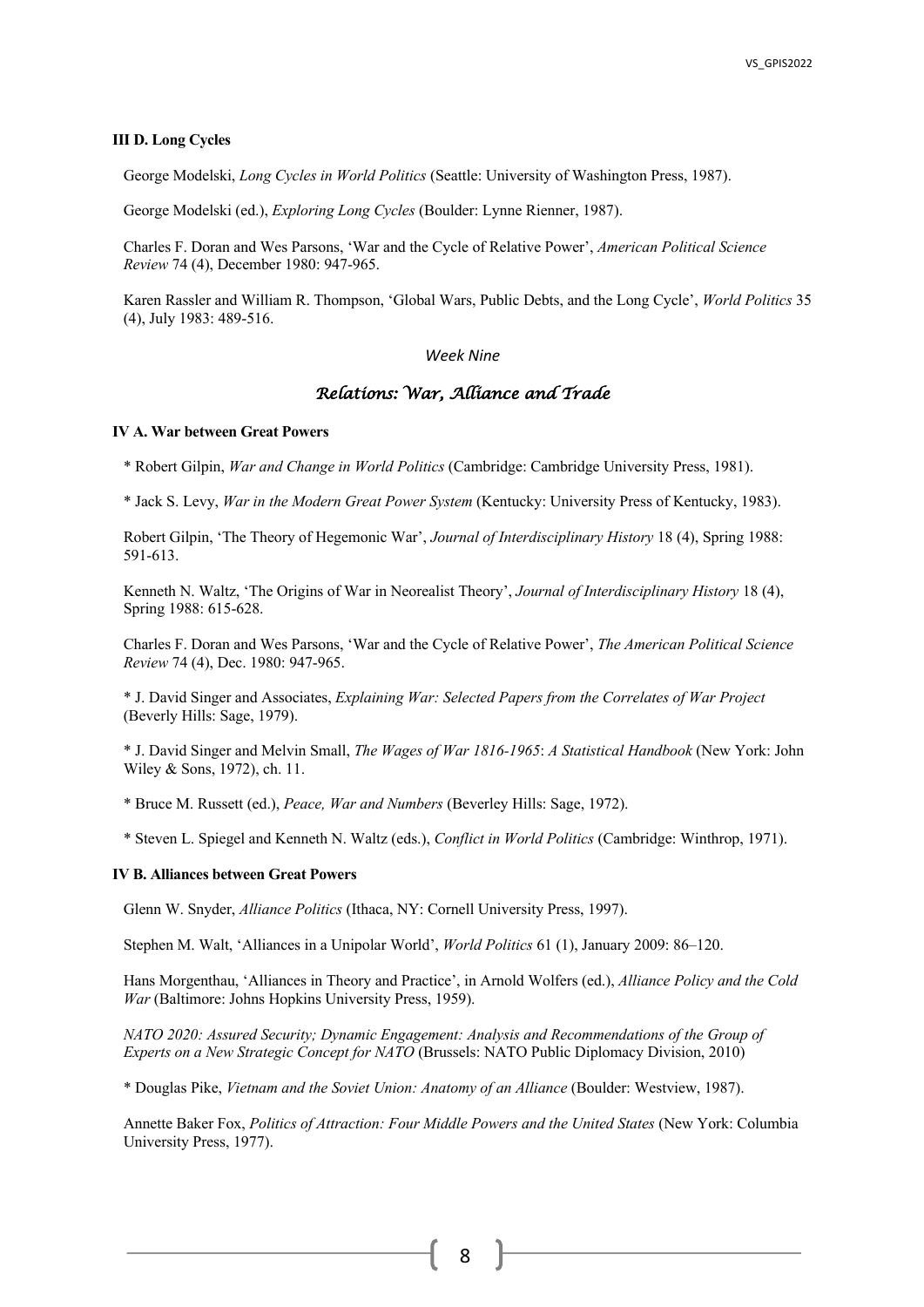## *Week Ten*

## **IV C. Trade between Great Powers**

Richard N. Rosecrance, 'Reward, Punishment, and Interdependence', *Journal of Conflict Resolution* 25 (1), 1981: 31-46.

Richard A. Higgott and Andrew Fenton Cooper, 'Middle power leadership and coalition building: Australia, the Cairns Group, and the Uruguay Round of trade negotiations', *International Organization* 44 (4), Autumn 1990: 589-632.

G. John Ikenberry, 'Conclusion: An Institutional Approach to American Foreign Economic Policy', in G. John Ikenberry, David A. Lake and Michael Mastanduno (eds.), *The State and American Foreign Economic Policy*  (Ithaca: Cornell University Press, 1988), pp. 219-243.

Peter Katzenstein, 'Domestic Structures and Strategies of Foreign Economic Policies', *1nternational Organization* 31, Autumn 1977: 879-920.

Helen Milner, 'Trade Policy in France and the United States', *1nternational Organization,* Autumn 1987.

D. Lake, 'International Economic Structures and American Foreign Economic Policy, 1887-1934', *World Politics,* Summer 1983.

E. Mansfield, 'The Concentration of Capabilities and International Trade', *International Organization,*  Summer 1992.

J.D. Richardson, 'The Political Economy of Strategic Trade Policy', *International Organization,* Winter 1990.

H. Milner and D. Yoffie, 'Between Free Trade and Protectionism', *1nternational Organization,* 1989.

R. Rogowski, 'Political Cleavages and Changing Exposure to Trade', *American Political Science Review,*  December 1987.

R. Wade, 'East Asia's Economic Success', *World Politics,* January 1992.

J. Kurth, 'Political Consequences of the Product Cycle', *1nternational Organization,* Winter 1979.

Michael Mastanduno, 'Do Relative Gains Matter? America's Response to Japanese Industrial Policy', *International Security,* Summer 1991.

J. Odell, 'Understanding Trade Policies: An Emerging Synthesis', *World Politics,* October 1990.

Stephanie Ann Lenway, 'Between War and Commerce', *International Organization,* Spring 1988.

## *Week Eleven*

## *Geographies: Locations and Settings of Power*

## **V A. Geography and Information**

Colin S. Gray, 'The Continued Primacy of Geography', *Orbis* 40 (2), Spring 1996: 247-259.

Martin Libicki, 'The Emerging Primacy of Information', *Orbis* 40 (2), Spring 1996: 261-274.

Colin S. Gray, 'A Rejoinder', *Orbis* 40 (2), Spring 1996: 274-276.

## **V B. Continental and Maritime Power**

Colin S. Gray and Roger W. Barnett (eds.), *Seapower and Strategy* (Annapolis: United States Naval Institute, 1989).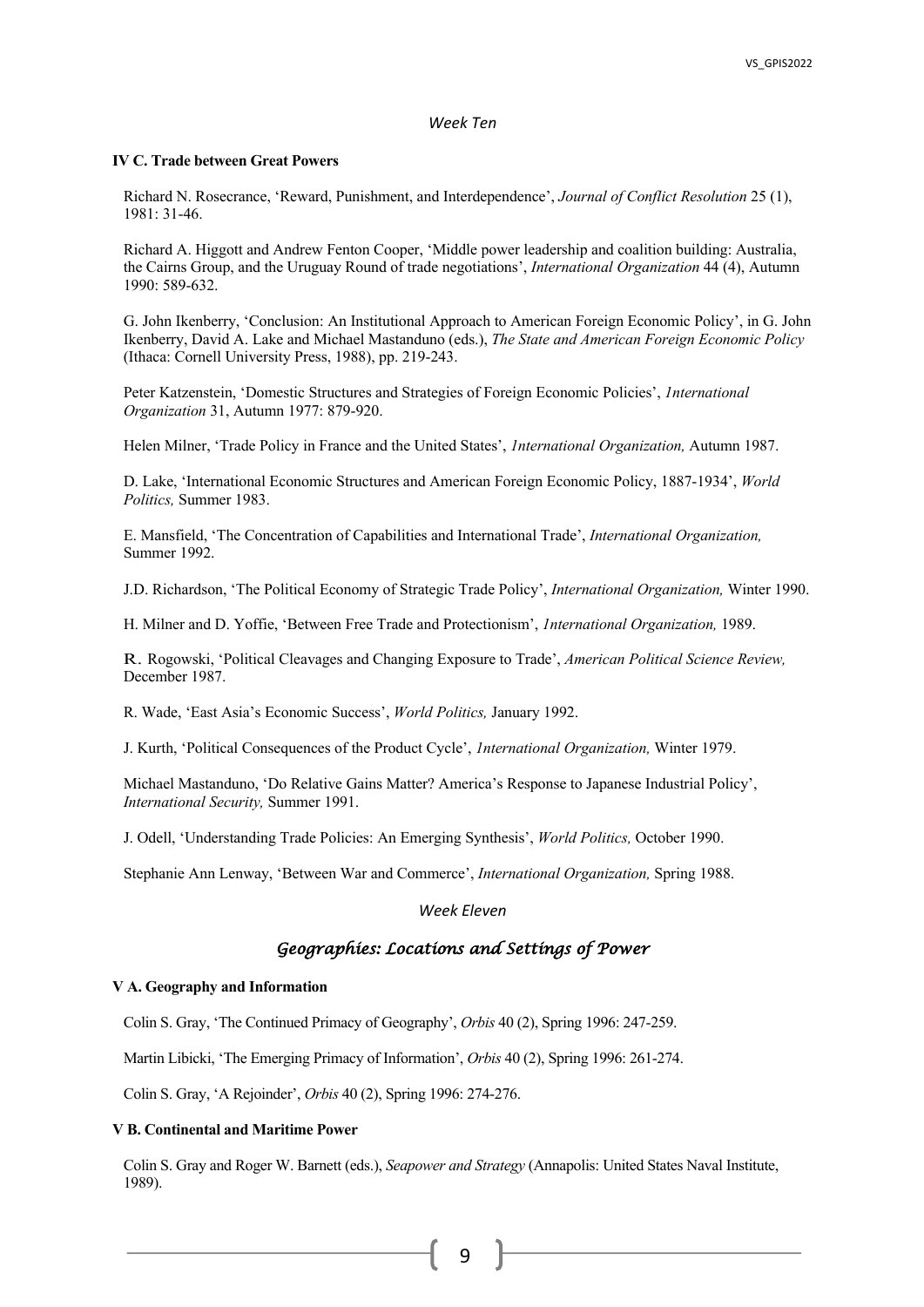George Modelski and William R. Thompson, *Seapower in Global Politics, 1494-1993* (Houndmills: Macmillan, 1988).

Geoffrey Till, *Seapower: A Guide for the Twenty-first Century* (London: Frank Cass, 2004).

Norman Friedman, *Seapower as Strategy: Navies and National Interests* (Annapolis: Naval Institute Press, 2001).

A.T. Mahan, *The Influence of Sea Power upon History, 1660-1783* (New York: Dover Publications, 1890).

Clark G. Reynolds, *Command of the Sea: The History and Strategy of Maritime Empires* (New York: Morrow, 1974).

## *Week Twelve*

#### **V C. Regional Power**

David A. Lake and Patrick M. Morgan (eds.), Regional Orders*: Building Security in a New World* (University Park: The Pennsylvania State University Press, 1997).

Varun Sahni, 'Regional Dynamics of Emerging Powers: Power/Control or Leadership/Consent?' in E. Sridharan (ed.), *International Relations Theory and South Asia: Security, Political Economy, Domestic Politics, Identities, and Images* (New Delhi: Oxford University Press, 2011), pp. 56-107.

Michael Leifer, *ASEAN and the Security of South-East Asia* (London: Routledge, 1989).

\* Robert O. Tilman, *Southeast Asia and the Enemy Beyond: ASEAN Perceptions of External Threats* (Boulder: Westview, 1987).

## *Week Thirteen*

## *Cases: France and China*

## **VI A. France: A Great Power in Decline**

Stanley Hoffmann, 'France: Two Obsessions for One Century', in Robert A. Pastor (ed.), *A Century's Journey: How the Great Powers Shape the World* (New York: Basic Books, 1999), pp. 63-89.

R. Betts, *Tricouleur: The French Colonial Empire* (London: 1978).

Michael M. Harrison, *Reluctant Ally: France and Atlantic Security* (Baltimore: Johns Hopkins University Press, 1981).

Edward Kolodziej, *French International Policy under De Gaulle and Pompidou:* The *Politics of Grandeur*  (Ithaca: Cornell University Press, 1974).

Edward Kolodziej, *Making and Marketing Arms:* The *French Experience and Its Implications for the International System* (Princeton: Princeton University Press, 1987).

Richard Bernstein, *Fragile Glory: A Portrait of France and the French* (New York: Plume, 1990).

Charles Cogan, *French Negotiating Behavior: Dealing with La Grande Nation* (Washington, DC: US Inst. of Peace, 2003).

Theodore Zeldin, *France 1848-1945: Intellect and Pride* (Oxford: Oxford University Press, 1980).

Sanche de Gramont, *The French: Portrait of a People* (New York: Putnam's Sons, 1969).

Philip Ouston, *France in the Twentieth Century* (London: Macmillan, 1972).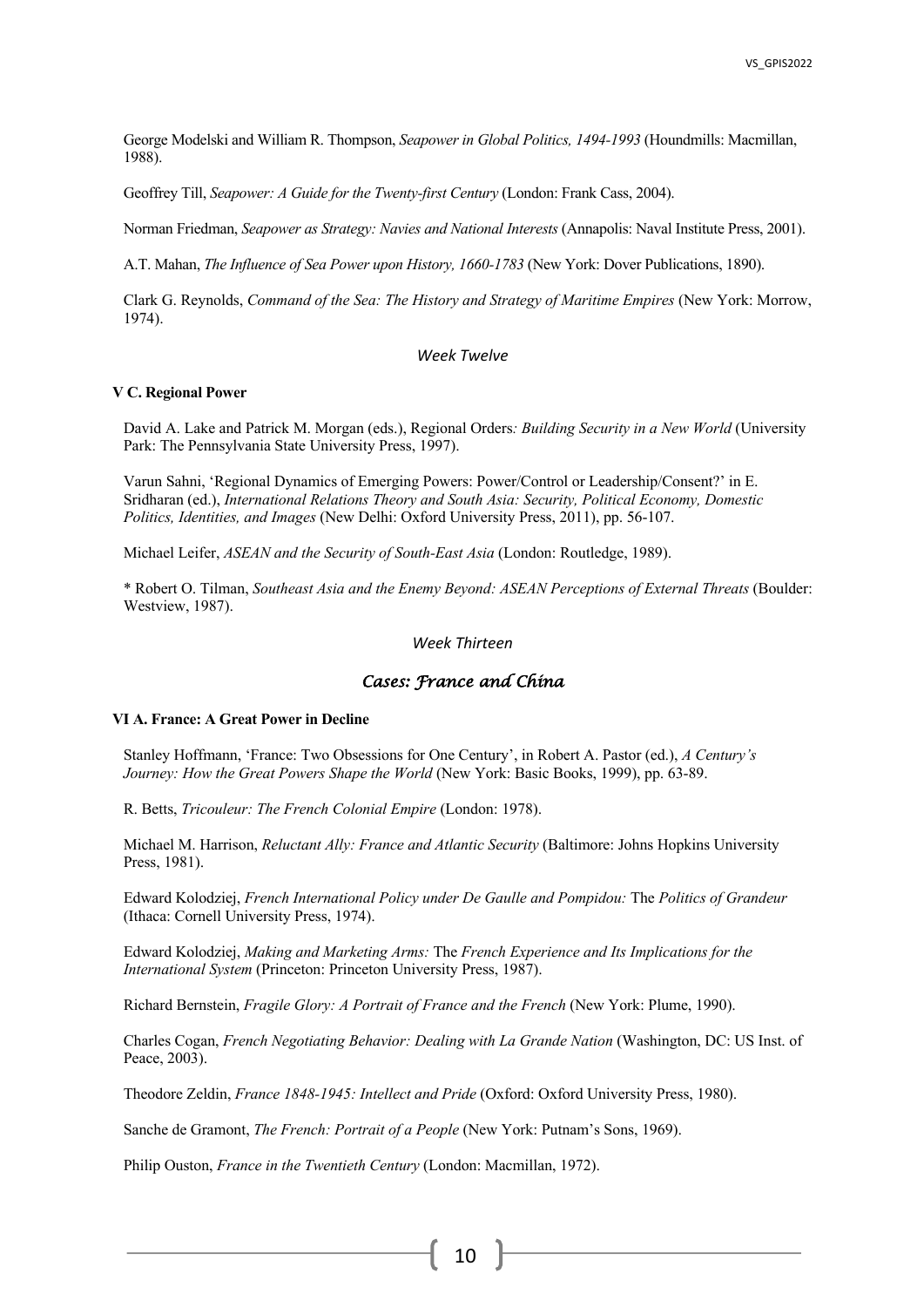Stanley Hoffmann, *Decline or Renewal? France since the 1930s* (New York: Viking Press, 1974).

Richard F. Kuisel, *The French Way: How France embraced and rejected American values and power* (Princeton: Princeton University Press, 2012).

Philippe Roger, *The American Enemy: The History of French Anti-Americanism* (Chicago: University of Chicago Press, 2006).

Raymonde Carroll, *Cultural Misunderstandings: The French-American Experience* (Chicago: University of Chicago Press, 1987).

Jean-Marie Colombani and Walter Wells, *Dangerous De-liaisons: What's really behind the war between France and the U.S.* (Hoboken, NJ: Melville House Publishing, 2004).

Andrew Jack, *The French Exception: France: Still so Special?* (London: Profile, 1998).

Robert Latouche, *Caesar to Charlemagne: The Beginnings of France*, translated by Jennifer Nicholson (New York: Barnes & Noble, 1968).

James Friguglietti and Emmet Kennedy (eds.), *Shaping of Modern France: Writings in French History since 1715* (London: Collier-Macmillan, 1969).

R.S. Rudney, 'Mitterand's New Atlanticism: Evolving French Attitudes Toward NATO', *Orbis,* vol. 28, 1984.

D.S. Yost, 'France's Deterrent Posture', *Adelphi Papers,* nos. 194 & 195, 1985.

## *Week Fourteen*

## **VI B. China: A Great Power on the Rise**

Michel Oksenberg, 'China: A Tortuous Path onto the World's Stage', in Robert A. Pastor (ed.), *A Century's Journey: How the Great Powers Shape the World (New York: Basic Books, 1999), pp. 291-331.* 

Zheng Bijian, *China's Peaceful Rise* (Washington, DC: Brookings Institution Press, 2005).

Martin Jacques, *When China Rules the World: The Rise of the Middle Kingdom and the End of the Western World* (London: Allen Lane, 2009).

John King Fairbank and Merle Goodman, *China: A New History* (Cambridge, MA: The Belknap Press of Harvard University Press, 2006).

Alan M. Wachman, *Why Taiwan? Geostrategic Rationales for China's Territorial Integrity* (Stanford: Stanford University Press, 2007).

Henry Kissinger, *On China* (London: Allen Lane, 2011).

Ann Kent, *Beyond Compliance: China, International Organizations, and Global Security* (Stanford: Stanford University Press, 2007).

Evan S. Medeiros, *Reluctant Restraint: The Evolution of China's Nonproliferation Policies and Practices, 1980-2004* (Stanford: Stanford University Press, 2007).

Robert S. Ross, *Chinese Security Policy: Structure, Power and Politics* (Abingdon: Routledge, 2009).

Bruce Swanson, *Eighth Voyage of the Dragon: A History of China's Quest for Seapower* (Annapolis: Naval Institute Press, 1982).

\* Michael B. Yahuda, *China's Role in World Affairs* (London: Croom Helm, 1978).

\* Michael Yahuda, *Towards the End of Isolationism: China's Foreign Policy after Mao* (London: Macmillan,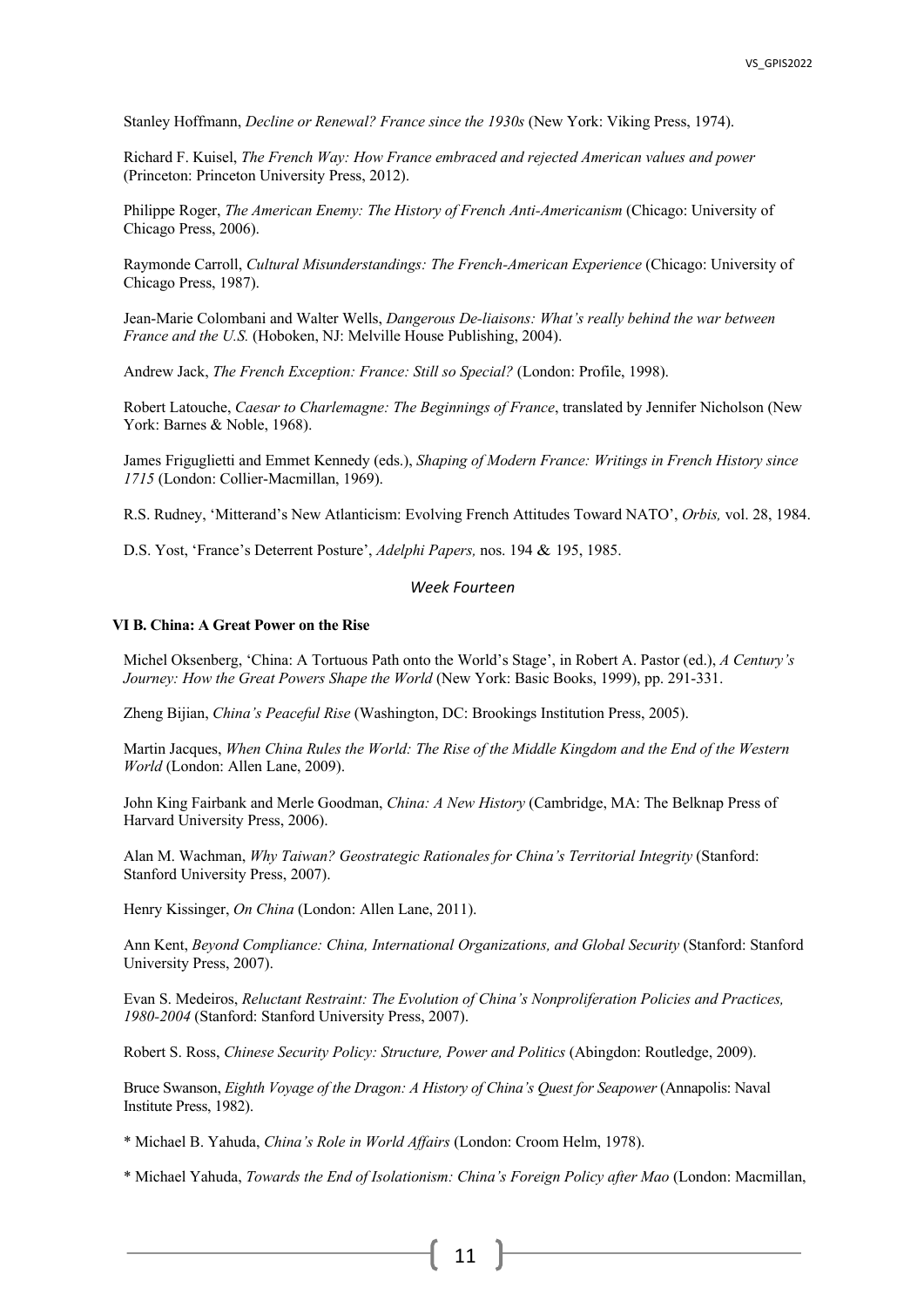1983).

\* Harry Harding (ed.), *China's Foreign Relations in the 1980s* (New Haven: Yale University Press, 1984).

A. Doak Barnett, *China and the Major Powers in East Asia* (Washington, DC: Brookings, 1977).

Joseph Camilleri, *Chinese Foreign Policy: The Maoist Era and its Aftermath* (Seattle: University of Washington Press, 1980).

\* D. Edmund Clubb, *China and Russia: The 'Great Game'* (New York: Columbia University Press, 1971).

T. Fingar (ed.), *China's Quest for Independence* (Boulder: Westview, 1980).

Raphael Israeli, 'Living in China's Shadow', *Orbis,* vol. 31, no. 3, Fall 1987, pp. 339-350.

C.D. McFetridge, 'Some Implications of China's Emergence as a Great Power', *Journal of the Royal United Services Institute for Defence Studies* 128, 1983.

Chi-Kin Lo, *China's Policy toward Territorial Disputes: The Case of the South China Sea Islands* (London: Routledge, 1989).

Alfred D. Low, *The Sino-Soviet Confrontation since Mao Zedong: Dispute, Detente or Conflict?* (New York : Columbia University Press, 1987).

Alfred D. Low, *The Sino-Soviet Dispute: An Analysis of the Polemics* (Rutherford, NJ: Fairleigh Dickinson University Press, 1976).

Jonathan D. Pollack, 'China as a Military Power', in Onkar Marwah and Jonathan D. Pollack (eds.), *Military Power and Policy in Asian States: China, India, Japan* (Boulder: Westview, 1980).

Leo Suryadinata, *China and the ASEAN States: The Ethnic Chinese Dimension* (Singapore: Marshall Cavendish Academic, 2005).

## *Week Fifteen*

## *Futures: Aspirations and Possibilities*

#### **VII A. Future Great Powers in the Asia-Pacific**

David C. Kang, 'Getting Asia Wrong: The Need for New Analytical Frameworks', *International Security* 27 (4), Spring 2003: 57–85.

Andrew L. Oros, *Normalizing Japan: Politics, Identity and the Evolution of Security Practice* (Stanford : Stanford University Press, 2008).

Peter J. Katzenstein and Nobuo Okawara, 'Japan, Asia-Pacific Security and the Case for Analytical Eclecticism', *International Security* 26 (3), Winter 2001: 153-85.

E.F. Vogel, 'Pax Nipponica?' *Foreign Affairs* 64, 1986.

Bill Emmott, *Rivals: How the Power Struggle Between China, India and Japan will Shape our Next Decade* (London: Allen Lane: 2008).

Kishore Mahbubani, *The New Asian Hemisphere: The Irresistible Shift of Global Power to the East* (New York: Public Affairs, 2008).

Robyn Meredith, *The Elephant and the Dragon: The Rise of India and China and What it Means for All of Us* (New Delhi: Viva, 2008).

Wendy Dobson, *Gravity Shift: How Asia's New Economic Powerhouses will Shape the 21<sup>st</sup> Century (Gurgaon:*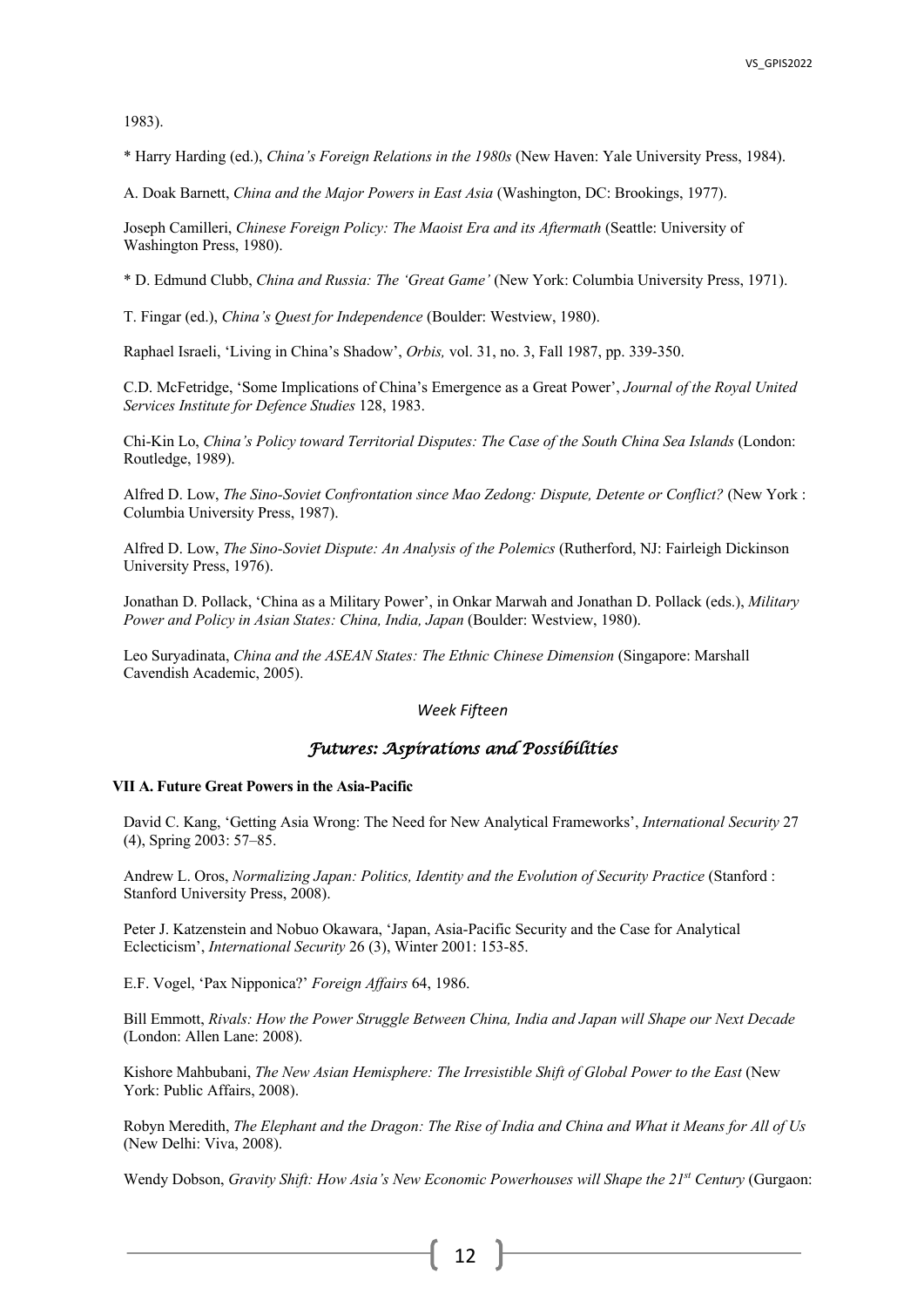Hachette, 2009).

Stephen P. Cohen, 'Toward a Great State in Asia?' in Onkar Marwah and Jonathan D. Pollack (eds.), *Military Power and Policy in Asian States: China, India, Japan* (Boulder: Westview, 1980).

Stephen P. Cohen, *India: Emerging Power* (New Delhi: Oxford University Press, 2001).

Baldev Raj Nayar and T.V. Paul, *India in the World Order: Searching for Major-Power Status* (Cambridge: Cambridge University Press, 2003).

Sumit Ganguly (ed.), *India as an Emerging Power* (London: Frank Cass, 2003).

Varun Sahni, 'India as a Global Power: Capacity, Opportunity and Strategy', in *Indian Foreign Policy: Agenda for the 21st Century,* Vol. 1 (New Delhi: Konark, 1997), pp. 21-42.

\* Michael Leifer, *Indonesia's Foreign Policy* (London: George Allen & Unwin, 1983).

## **VII B. Future Great Powers in the Southern Hemisphere**

\* Ronald M. Schneider, *Brazil: Foreign Policy of a Future World Power* (Boulder: Westview, 1976).

Wayne A. Selcher (ed.), *Brazil in the International System: The Rise of a Middle Power* (Boulder: Westview, 1981).

Daniel Zirker and Marvin Henberg, 'Amazônia: Democracy, Ecology and Brazilian Military Prerogatives in the 1990s', *Armed Forces & Society* 20 (2), Winter 1994: 259-281.

Jack Child, *Geopolitics and Conflict in South America: Quarrels Among Neighbors* (New York: Praeger Publishers, 1985).

Philip Kelly, *Checkerboards and Shatterbelts: The Geopolitics of South America* (Austin: University of Texas Press, 1997).

Michael Morris (ed.), *Great Power Relations in Argentina, Chile and Antarctica* (London: St Martin's, 1990).

Kurt Shillinger (ed.), *Africa's Peacemaker? Lessons from South African Conflict Mediation* (Auckland Park: Fanele, 2009).

Adekeye Adebajo, 'The Pied Piper of Pretoria', *Global Dialogue* 10 (1), February 2005.

Chris Landsberg, 'New Powers for Global Change? South Africa's Global Strategy and Status', *FES Briefing Paper* 16 (Johannesburg: Friedrich Ebert Stiftung, November 2006).

Chris Landsberg, 'Promoting Democracy: The Mandela-Mbeki Doctrine', *Journal of Democracy* 11 (3), 2000:

Nelson Mandela, 'South Africa's Future Foreign Policy', *Foreign Affairs* 72 (5), November/December 1993:

Robert S. Jaster, *South Africa and its Neighbours: the Dynamics of Regional Conflict*, *Adelphi Paper* 209 (International Institute for Strategic Studies, London, Summer 1986).

Philip H. Frankel, *Pretoria's Pretorians: Civil-Military Relations in South Africa* (Cambridge: Cambridge University Press, 1984).

Adekeye Adebajo and Christopher Landsberg, 'South Africa and Nigeria as Regional Hegemons', in Mwesiga Laurent Baregu and Christopher Landsberg (eds.), *From Cape to Congo: Southern Africa's Evolving Security Challenges* (Boulder: Lynne Rienner Publishers, 2003).

Adekeye Adebajo and Abdul Raufu Mustapha (eds.), *Gulliver's Troubles: Nigeria's Foreign Policy after the Cold War* (Scottsville: University Of KwaZulu-Natal Press, 2008).